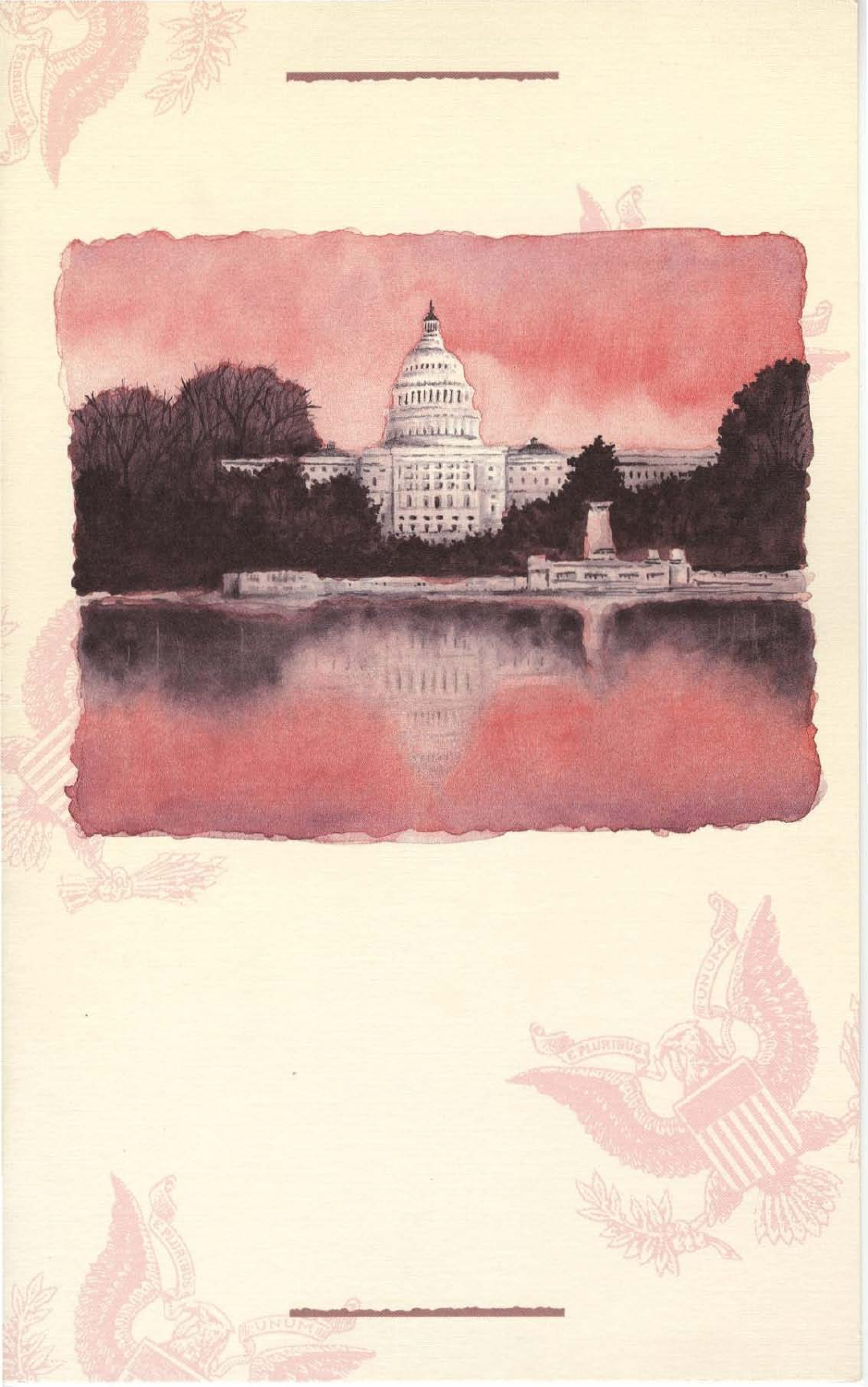

A flag-waving cheer for the Stars and Stripes marks our salute to the land of pioneer spirit. From every corner of America come tasty, distinctive dishes blending cooking traditions from all over the world. Tonight, the bounty of the U.S. and its shining spirit come together in a star-spangled spectacular!

 $\begin{picture}(180,10) \put(0,0){\line(1,0){100}} \put(15,0){\line(1,0){100}} \put(15,0){\line(1,0){100}} \put(15,0){\line(1,0){100}} \put(15,0){\line(1,0){100}} \put(15,0){\line(1,0){100}} \put(15,0){\line(1,0){100}} \put(15,0){\line(1,0){100}} \put(15,0){\line(1,0){100}} \put(15,0){\line(1,0){100}} \put(15,0){\line(1,0){100}}$ 

ORANGE JUICE APPLE JUICE PINEAPPLE JUICE

ALASKAN SMOKED SALMON With Condiments

TENNESSEE HAM SALAD In a Peach Half

FRUIT COCKTAIL

fRIED OYSTERS Sauce Rémoulade

> $\equiv$ \* $\equiv$ SOU PS

MINER'S BEAN SOUP

### PHILADElPHIA PEPPER POT

GAZPACHO ANDALOUSE

# $=$  \* $=$ SALADS

Served with Oil and Vinegar, Bleu Cheese or Thousand Island Dressings

MIXED GREENS With an Asparagus Garnish

**STOMATO AND CUCUMBER** Tomato and Cucumber Slices, Marinated and Served in a Vinaigrette

Please Contact Your Wine Steward for a Complete Wine List. Your Favorite Beer, Soft Drink and Cocktail is Also Available.

Passengers on Special Diets are Requested to Advise the Maitre d' of their Requirements.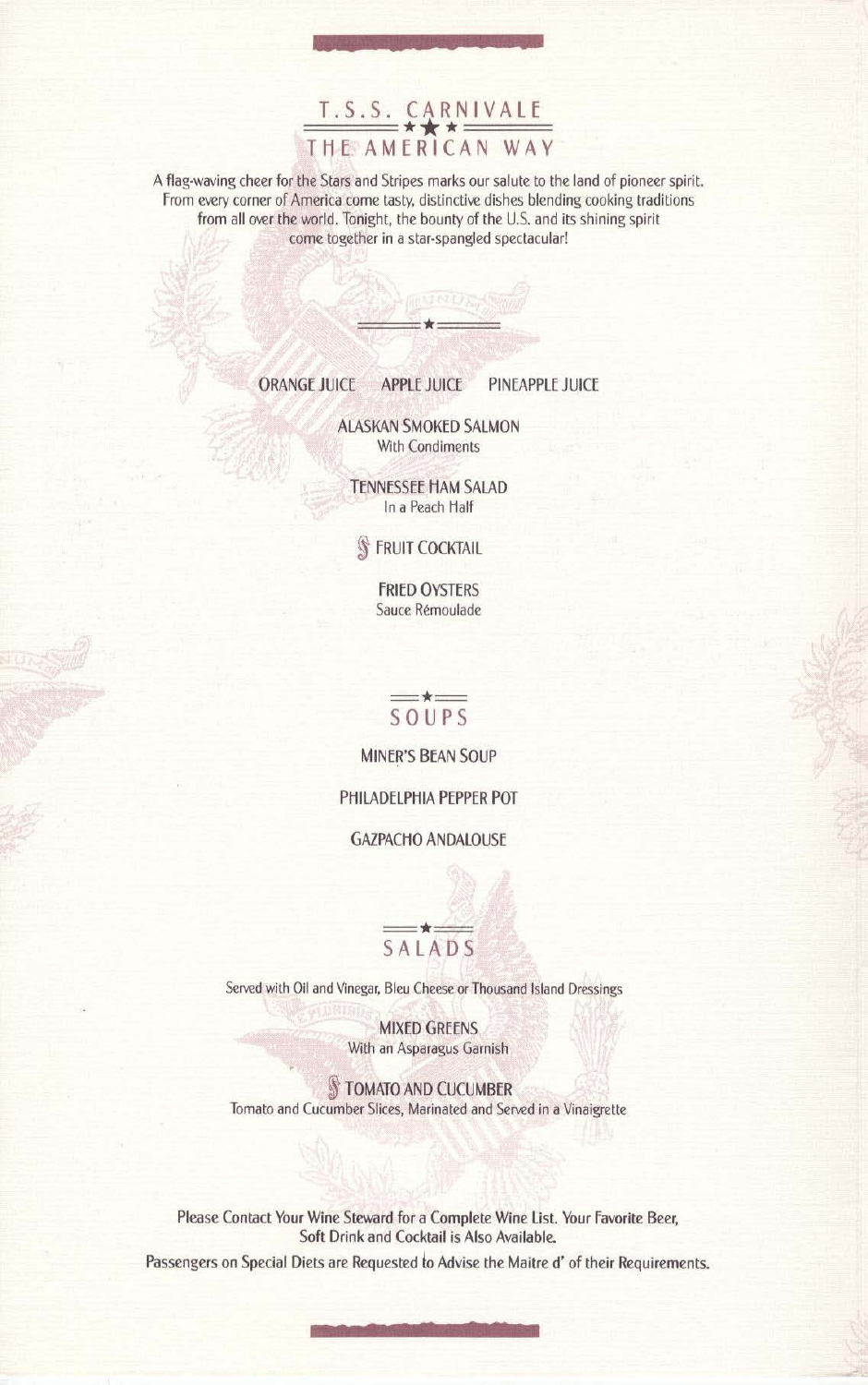# ENTREES

 $=$ \* $-$ 

**STIR-FRIED PRAWNS** With Snow Peas, Leeks, Water Chestnuts and Red Peppers

POACHED FILLET OF SALMON Served in a Dill Margarine with Peas and Mushrooms and a Baked Potato

> **ROAST TOM TURKEY** With Dressing, Giblet Gravy and Whole Cranberry Sauce

**VEAL OSCAR** Veal Sautéed and Topped with Green Asparagus, Crab Meat and Sauce Béarnaise KANSAS PRIME RIB OF BEEF, AU JUS

# **ACCOMPANIMENTS**

PEAS AND MUSHROOMS **MASHED POTATOES BUTTERED KERNEL CORN** 

BAKED IDAHO POTATO, SERVED ON REQUEST With Sour Cream, Bacon Bits and Fresh Chives

# $-$ \* $-$ CHEESES

**PORT SALUT BRIE**  **GOUDA IMPORTED SWISS** 

**DANISH BLEU** 

### $=$   $\star$   $=$ **DESSERTS**

**APPLE PIE BOSTON CREAM PIE SLEMON MOUSSE CHOCOLATE FUDGE CAKE** PEACH MERINGUE GLACE, RASPBERRIES **ICE CREAM** 

Vanilla, Chocolate, Strawberry, Butter Pecan

**SHERBET** Orange, Pineapple, Lime

### $\overline{\phantom{m}}\star\overline{\phantom{m}}$ **BEVERAGES**

REGULAR AND BREWED DECAFFEINATED COFFEE ICED, HOT AND HERBAL TEAS **MILK** SKIMMED MILK HOT CHOCOLATE

Nautica Spa Fare These Items Lower in Calories, Sodium, Cholesterol and Fat. Salads Prepared with Diet Dressing; Desserts Prepared with Sweet 'N Low or NutraSweet Instead of Sugar.